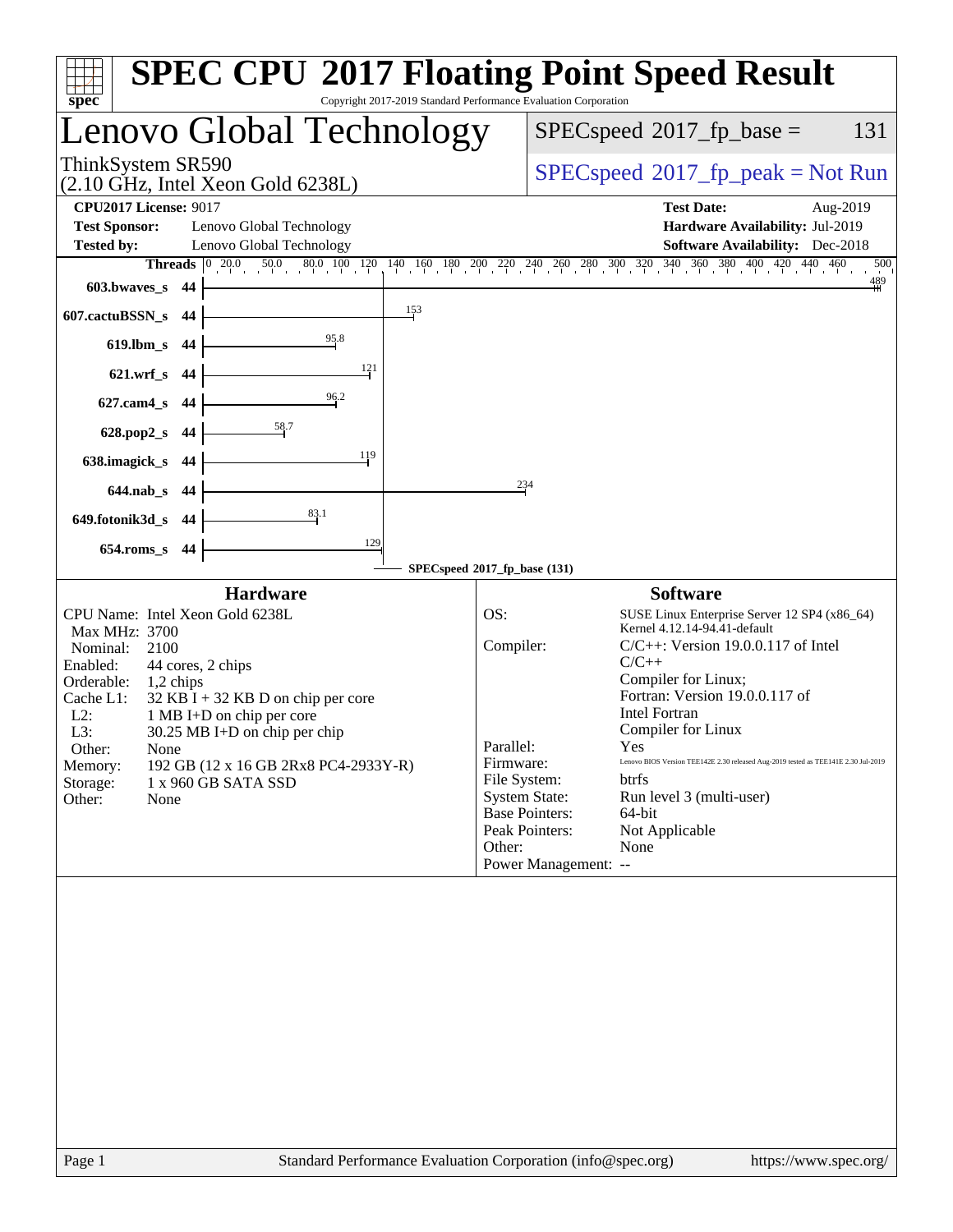

### **[SPEC CPU](http://www.spec.org/auto/cpu2017/Docs/result-fields.html#SPECCPU2017FloatingPointSpeedResult)[2017 Floating Point Speed Result](http://www.spec.org/auto/cpu2017/Docs/result-fields.html#SPECCPU2017FloatingPointSpeedResult)** Copyright 2017-2019 Standard Performance Evaluation Corporation

# Lenovo Global Technology

(2.10 GHz, Intel Xeon Gold 6238L)

 $SPEC speed^{\circ}2017\_fp\_base = 131$ 

### ThinkSystem SR590<br>  $SPEC speed^{\circ}2017$  [p\_peak = Not Run

**[Test Sponsor:](http://www.spec.org/auto/cpu2017/Docs/result-fields.html#TestSponsor)** Lenovo Global Technology **[Hardware Availability:](http://www.spec.org/auto/cpu2017/Docs/result-fields.html#HardwareAvailability)** Jul-2019 **[Tested by:](http://www.spec.org/auto/cpu2017/Docs/result-fields.html#Testedby)** Lenovo Global Technology **[Software Availability:](http://www.spec.org/auto/cpu2017/Docs/result-fields.html#SoftwareAvailability)** Dec-2018

**[CPU2017 License:](http://www.spec.org/auto/cpu2017/Docs/result-fields.html#CPU2017License)** 9017 **[Test Date:](http://www.spec.org/auto/cpu2017/Docs/result-fields.html#TestDate)** Aug-2019

### **[Results Table](http://www.spec.org/auto/cpu2017/Docs/result-fields.html#ResultsTable)**

|                                              | <b>Base</b>    |                |            |                | <b>Peak</b> |                |            |                |                |              |                |              |                |              |
|----------------------------------------------|----------------|----------------|------------|----------------|-------------|----------------|------------|----------------|----------------|--------------|----------------|--------------|----------------|--------------|
| <b>Benchmark</b>                             | <b>Threads</b> | <b>Seconds</b> | Ratio      | <b>Seconds</b> | Ratio       | <b>Seconds</b> | Ratio      | <b>Threads</b> | <b>Seconds</b> | <b>Ratio</b> | <b>Seconds</b> | <b>Ratio</b> | <b>Seconds</b> | <b>Ratio</b> |
| $603.bwaves$ s                               | 44             | 121            | 486        | 121            | <u>489</u>  | 120            | 491        |                |                |              |                |              |                |              |
| 607.cactuBSSN s                              | 44             | 109            | 153        | 109            | 153         | 109            | <u>153</u> |                |                |              |                |              |                |              |
| $619.$ lbm s                                 | 44             | 54.7           | 95.8       | 54.8           | 95.7        | 54.6           | 95.9       |                |                |              |                |              |                |              |
| $621.wrf$ s                                  | 44             | 109            | 121        | 110            | 120         | 110            | 121        |                |                |              |                |              |                |              |
| $627$ .cam $4 \text{ s}$                     | 44             | 92.6           | 95.7       | 92.1           | 96.3        | 92.1           | 96.2       |                |                |              |                |              |                |              |
| $628.pop2_s$                                 | 44             | 202            | 58.7       | 203            | 58.6        | 202            | 58.8       |                |                |              |                |              |                |              |
| 638.imagick_s                                | 44             | 121            | 119        | 120            | 120         | 121            | <u>119</u> |                |                |              |                |              |                |              |
| $644$ .nab s                                 | 44             | 74.9           | 233        | 74.8           | 234         | 74.8           | 234        |                |                |              |                |              |                |              |
| 649.fotonik3d s                              | 44             | 110            | 83.1       | 111            | 82.1        | 110            | 83.1       |                |                |              |                |              |                |              |
| $654$ .roms s                                | 44             | 122            | <b>129</b> | 122            | 130         | 122            | 129        |                |                |              |                |              |                |              |
| $SPECspeed*2017_fp\_base =$<br>131           |                |                |            |                |             |                |            |                |                |              |                |              |                |              |
| $SPECspeed*2017 fp_peak =$<br><b>Not Run</b> |                |                |            |                |             |                |            |                |                |              |                |              |                |              |

Results appear in the [order in which they were run.](http://www.spec.org/auto/cpu2017/Docs/result-fields.html#RunOrder) Bold underlined text [indicates a median measurement](http://www.spec.org/auto/cpu2017/Docs/result-fields.html#Median).

### **[Operating System Notes](http://www.spec.org/auto/cpu2017/Docs/result-fields.html#OperatingSystemNotes)**

Stack size set to unlimited using "ulimit -s unlimited"

### **[General Notes](http://www.spec.org/auto/cpu2017/Docs/result-fields.html#GeneralNotes)**

Environment variables set by runcpu before the start of the run: KMP\_AFFINITY = "granularity=fine,compact" LD\_LIBRARY\_PATH = "/home/cpu2017-1.0.5-ic19/lib/intel64" OMP\_STACKSIZE = "192M"

 Binaries compiled on a system with 1x Intel Core i9-799X CPU + 32GB RAM memory using Redhat Enterprise Linux 7.5 Transparent Huge Pages enabled by default Prior to runcpu invocation Filesystem page cache synced and cleared with: sync; echo 3> /proc/sys/vm/drop\_caches NA: The test sponsor attests, as of date of publication, that CVE-2017-5754 (Meltdown) is mitigated in the system as tested and documented. Yes: The test sponsor attests, as of date of publication, that CVE-2017-5753 (Spectre variant 1) is mitigated in the system as tested and documented. Yes: The test sponsor attests, as of date of publication, that CVE-2017-5715 (Spectre variant 2) is mitigated in the system as tested and documented. Yes: The test sponsor attests, as of date of publication, that CVE-2018-3640 (Spectre variant 3a) is mitigated in the system as tested and documented. Yes: The test sponsor attests, as of date of publication, that CVE-2018-3639 (Spectre variant 4) is mitigated in the system as tested and documented.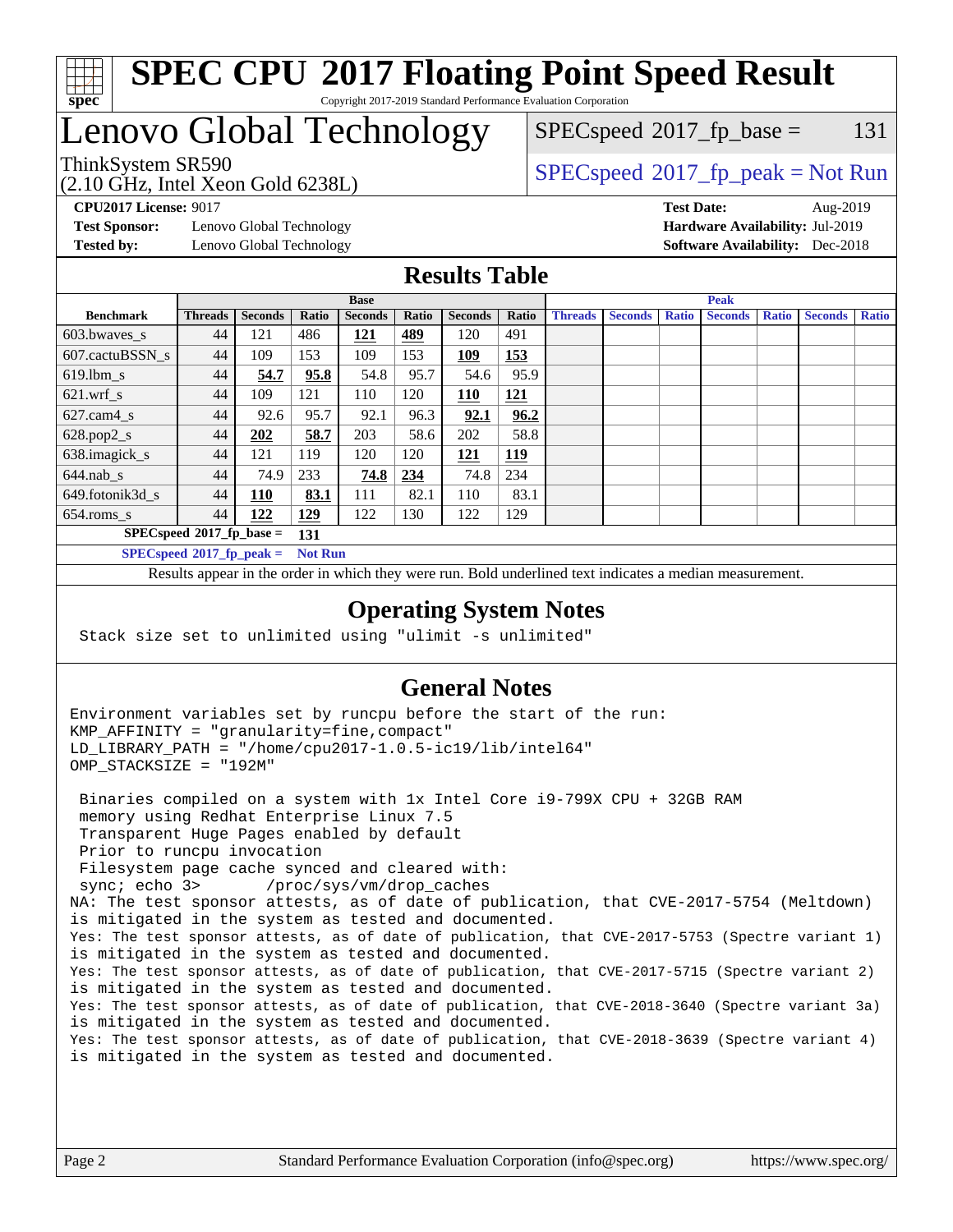| <b>SPEC CPU®2017 Floating Point Speed Result</b><br>Copyright 2017-2019 Standard Performance Evaluation Corporation<br>spec <sup>®</sup>                                                                                      |                                                                                                                                                                                                                                                                                                                            |                                                                                                                                                                                                                                                                                                                                                             |                                                                                                                                                                                                                                                                                                                           |                       |     |  |
|-------------------------------------------------------------------------------------------------------------------------------------------------------------------------------------------------------------------------------|----------------------------------------------------------------------------------------------------------------------------------------------------------------------------------------------------------------------------------------------------------------------------------------------------------------------------|-------------------------------------------------------------------------------------------------------------------------------------------------------------------------------------------------------------------------------------------------------------------------------------------------------------------------------------------------------------|---------------------------------------------------------------------------------------------------------------------------------------------------------------------------------------------------------------------------------------------------------------------------------------------------------------------------|-----------------------|-----|--|
|                                                                                                                                                                                                                               |                                                                                                                                                                                                                                                                                                                            | Lenovo Global Technology                                                                                                                                                                                                                                                                                                                                    | $SPEC speed^{\circ}2017$ _fp_base =                                                                                                                                                                                                                                                                                       |                       | 131 |  |
| ThinkSystem SR590<br>$(2.10 \text{ GHz}, \text{Intel Xeon Gold } 6238L)$<br><b>CPU2017 License: 9017</b><br><b>Test Sponsor:</b><br>Lenovo Global Technology<br><b>Tested by:</b><br>Lenovo Global Technology                 |                                                                                                                                                                                                                                                                                                                            |                                                                                                                                                                                                                                                                                                                                                             | $SPEC speed^{\circ}2017\_fp\_peak = Not Run$                                                                                                                                                                                                                                                                              |                       |     |  |
|                                                                                                                                                                                                                               |                                                                                                                                                                                                                                                                                                                            |                                                                                                                                                                                                                                                                                                                                                             | <b>Test Date:</b><br>Aug-2019<br>Hardware Availability: Jul-2019<br><b>Software Availability:</b> Dec-2018                                                                                                                                                                                                                |                       |     |  |
|                                                                                                                                                                                                                               |                                                                                                                                                                                                                                                                                                                            | <b>Platform Notes</b>                                                                                                                                                                                                                                                                                                                                       |                                                                                                                                                                                                                                                                                                                           |                       |     |  |
| From /proc/cpuinfo<br>2                                                                                                                                                                                                       | Choose Operating Mode set to Custom Mode<br>CPU P-state Control set to Automatic<br>MONITOR/MWAIT set to Enable<br>Hyper-Threading set to Disable<br>Adjacent Cache Prefetch set to Disable<br>For more information on this section, see<br>"physical id"s (chips)<br>44 "processors"<br>cpu cores $: 22$<br>siblings : 22 | Sysinfo program /home/cpu2017-1.0.5-ic19/bin/sysinfo<br>Rev: r5974 of 2018-05-19 9bcde8f2999c33d61f64985e45859ea9<br>running on linux-2uov Mon Aug 5 17:42:08 2019<br>SUT (System Under Test) info as seen by some common utilities.<br>https://www.spec.org/cpu2017/Docs/config.html#sysinfo<br>model name: $Intel(R)$ Xeon $(R)$ Gold 6238L CPU @ 2.10GHz | cores, siblings (Caution: counting these is hw and system dependent. The following<br>excerpts from /proc/cpuinfo might not be reliable. Use with caution.)<br>physical 0: cores 0 1 2 3 4 5 8 9 10 11 12 16 17 18 19 20 21 24 25 26 27 28<br>physical 1: cores 0 1 2 3 4 5 8 9 10 11 12 16 17 18 19 20 21 24 25 26 27 28 |                       |     |  |
| From lscpu:<br>Architecture:<br>Byte Order:<br>CPU(s):<br>Socket(s):<br>NUMA $node(s)$ :<br>Vendor ID:<br>CPU family:<br>Model:<br>Model name:<br>Stepping:<br>CPU MHz:<br>BogoMIPS:<br>L1d cache:<br>Lli cache:<br>L2 cache: | $CPU$ op-mode( $s$ ):<br>On-line $CPU(s)$ list:<br>Thread(s) per core:<br>Core(s) per socket:<br>Virtualization:                                                                                                                                                                                                           | x86_64<br>$32$ -bit, $64$ -bit<br>Little Endian<br>44<br>$0 - 43$<br>$\mathbf{1}$<br>22<br>2<br>2<br>GenuineIntel<br>6<br>85<br>7<br>2100.000<br>4200.00<br>$VT - x$<br>32K<br>32K<br>1024K                                                                                                                                                                 | $Intel(R) Xeon(R) Gold 6238L CPU @ 2.10GHz$                                                                                                                                                                                                                                                                               |                       |     |  |
| (Continued on next page)                                                                                                                                                                                                      |                                                                                                                                                                                                                                                                                                                            |                                                                                                                                                                                                                                                                                                                                                             |                                                                                                                                                                                                                                                                                                                           |                       |     |  |
| Page 3                                                                                                                                                                                                                        |                                                                                                                                                                                                                                                                                                                            | Standard Performance Evaluation Corporation (info@spec.org)                                                                                                                                                                                                                                                                                                 |                                                                                                                                                                                                                                                                                                                           | https://www.spec.org/ |     |  |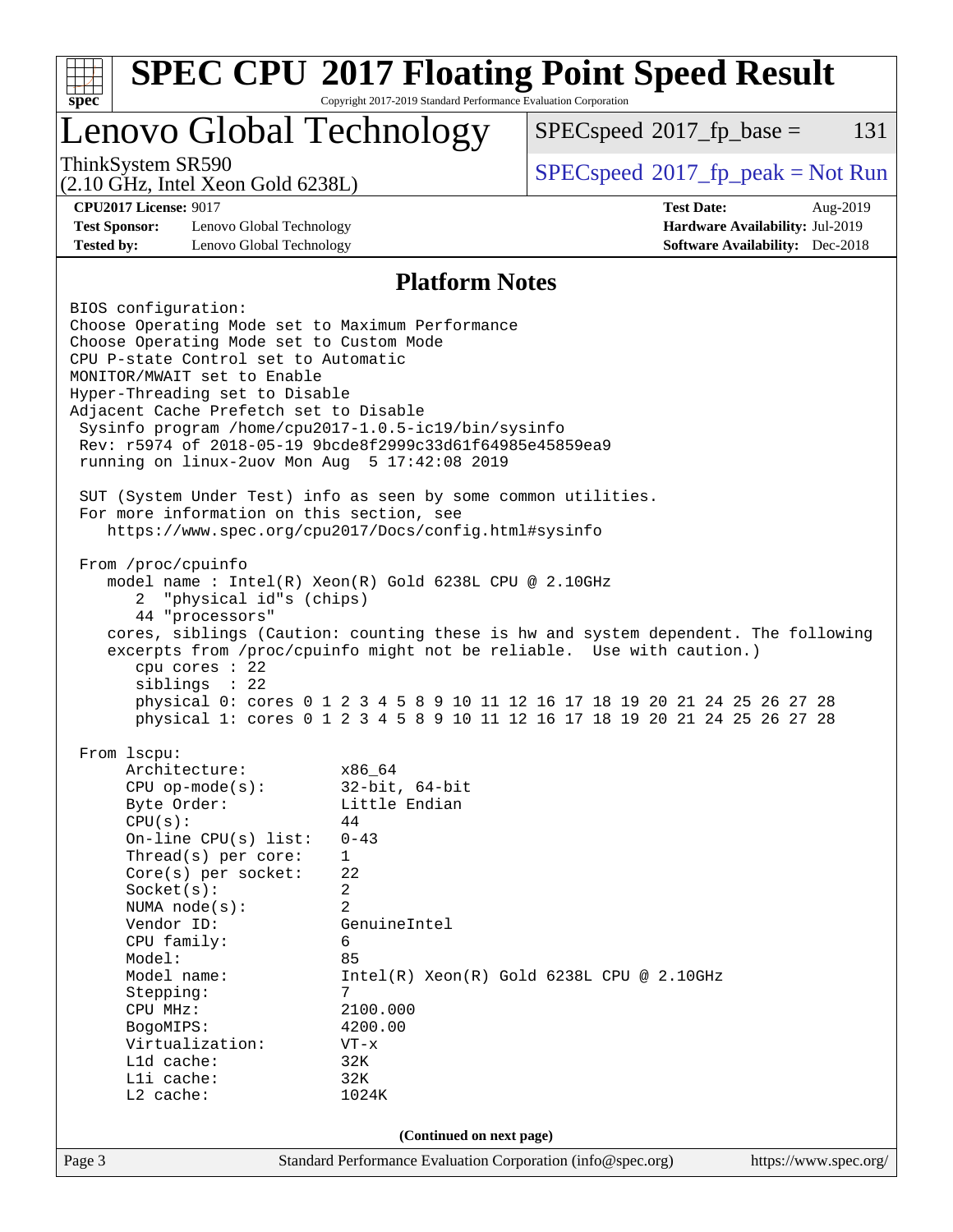| <b>SPEC CPU®2017 Floating Point Speed Result</b><br>Copyright 2017-2019 Standard Performance Evaluation Corporation<br>spec <sup>®</sup>                                                                                                                                                                                                                                                                                                                                                                                                                                                                                                                                                                                                                                                                                                                                                                                                                                                                                                                                                                                                                                                                                                                                                                                                                                                                                                                                                                                                                                                                                                                                                                                                                                                                                                                                                                                                                                                      |                                                               |
|-----------------------------------------------------------------------------------------------------------------------------------------------------------------------------------------------------------------------------------------------------------------------------------------------------------------------------------------------------------------------------------------------------------------------------------------------------------------------------------------------------------------------------------------------------------------------------------------------------------------------------------------------------------------------------------------------------------------------------------------------------------------------------------------------------------------------------------------------------------------------------------------------------------------------------------------------------------------------------------------------------------------------------------------------------------------------------------------------------------------------------------------------------------------------------------------------------------------------------------------------------------------------------------------------------------------------------------------------------------------------------------------------------------------------------------------------------------------------------------------------------------------------------------------------------------------------------------------------------------------------------------------------------------------------------------------------------------------------------------------------------------------------------------------------------------------------------------------------------------------------------------------------------------------------------------------------------------------------------------------------|---------------------------------------------------------------|
| Lenovo Global Technology                                                                                                                                                                                                                                                                                                                                                                                                                                                                                                                                                                                                                                                                                                                                                                                                                                                                                                                                                                                                                                                                                                                                                                                                                                                                                                                                                                                                                                                                                                                                                                                                                                                                                                                                                                                                                                                                                                                                                                      | 131<br>$SPEC speed^{\circ}2017$ _fp_base =                    |
| ThinkSystem SR590<br>$(2.10 \text{ GHz}, \text{Intel Xeon Gold } 6238L)$                                                                                                                                                                                                                                                                                                                                                                                                                                                                                                                                                                                                                                                                                                                                                                                                                                                                                                                                                                                                                                                                                                                                                                                                                                                                                                                                                                                                                                                                                                                                                                                                                                                                                                                                                                                                                                                                                                                      | $SPEC speed$ <sup>®</sup> 2017_fp_peak = Not Run              |
| <b>CPU2017 License: 9017</b>                                                                                                                                                                                                                                                                                                                                                                                                                                                                                                                                                                                                                                                                                                                                                                                                                                                                                                                                                                                                                                                                                                                                                                                                                                                                                                                                                                                                                                                                                                                                                                                                                                                                                                                                                                                                                                                                                                                                                                  | <b>Test Date:</b><br>Aug-2019                                 |
| <b>Test Sponsor:</b><br>Lenovo Global Technology                                                                                                                                                                                                                                                                                                                                                                                                                                                                                                                                                                                                                                                                                                                                                                                                                                                                                                                                                                                                                                                                                                                                                                                                                                                                                                                                                                                                                                                                                                                                                                                                                                                                                                                                                                                                                                                                                                                                              | Hardware Availability: Jul-2019                               |
| <b>Tested by:</b><br>Lenovo Global Technology                                                                                                                                                                                                                                                                                                                                                                                                                                                                                                                                                                                                                                                                                                                                                                                                                                                                                                                                                                                                                                                                                                                                                                                                                                                                                                                                                                                                                                                                                                                                                                                                                                                                                                                                                                                                                                                                                                                                                 | <b>Software Availability:</b> Dec-2018                        |
| <b>Platform Notes (Continued)</b>                                                                                                                                                                                                                                                                                                                                                                                                                                                                                                                                                                                                                                                                                                                                                                                                                                                                                                                                                                                                                                                                                                                                                                                                                                                                                                                                                                                                                                                                                                                                                                                                                                                                                                                                                                                                                                                                                                                                                             |                                                               |
| $L3$ cache:<br>30976K<br>NUMA node0 CPU(s):<br>$0 - 21$<br>NUMA nodel CPU(s):<br>$22 - 43$<br>Flags:<br>pat pse36 clflush dts acpi mmx fxsr sse sse2 ss ht tm pbe syscall nx pdpe1gb rdtscp<br>lm constant_tsc art arch_perfmon pebs bts rep_good nopl xtopology nonstop_tsc cpuid<br>aperfmperf pni pclmulqdq dtes64 monitor ds_cpl vmx smx est tm2 ssse3 sdbg fma cx16<br>xtpr pdcm pcid dca sse4_1 sse4_2 x2apic movbe popcnt tsc_deadline_timer aes xsave<br>avx f16c rdrand lahf_lm abm 3dnowprefetch cpuid_fault epb cat_13 cdp_13<br>invpcid_single intel_ppin ssbd mba ibrs ibpb stibp tpr_shadow vnmi flexpriority ept<br>vpid fsgsbase tsc_adjust bmil hle avx2 smep bmi2 erms invpcid rtm cqm mpx rdt_a<br>avx512f avx512dq rdseed adx smap clflushopt clwb intel_pt avx512cd avx512bw avx512vl<br>xsaveopt xsavec xgetbvl xsaves cqm_llc cqm_occup_llc cqm_mbm_total cqm_mbm_local<br>dtherm ida arat pln pts hwp_epp pku ospke avx512_vnni flush_lld arch_capabilities<br>/proc/cpuinfo cache data<br>cache size : 30976 KB<br>From numactl --hardware WARNING: a numactl 'node' might or might not correspond to a<br>physical chip.<br>$available: 2 nodes (0-1)$<br>node 0 cpus: 0 1 2 3 4 5 6 7 8 9 10 11 12 13 14 15 16 17 18 19 20 21<br>node 0 size: 96354 MB<br>node 0 free: 95692 MB<br>node 1 cpus: 22 23 24 25 26 27 28 29 30 31 32 33 34 35 36 37 38 39 40 41 42 43<br>node 1 size: 96711 MB<br>node 1 free: 95188 MB<br>node distances:<br>node<br>$\mathbf 0$<br>1<br>0 :<br>10<br>21<br>1:<br>21<br>10<br>From /proc/meminfo<br>MemTotal:<br>197699976 kB<br>HugePages_Total:<br>0<br>Hugepagesize:<br>2048 kB<br>From /etc/*release* /etc/*version*<br>SuSE-release:<br>SUSE Linux Enterprise Server 12 (x86_64)<br>$VERSION = 12$<br>PATCHLEVEL = $4$<br># This file is deprecated and will be removed in a future service pack or release.<br># Please check /etc/os-release for details about this release.<br>os-release:<br>NAME="SLES"<br>VERSION="12-SP4" | fpu vme de pse tsc msr pae mce cx8 apic sep mtrr pge mca cmov |
| (Continued on next page)                                                                                                                                                                                                                                                                                                                                                                                                                                                                                                                                                                                                                                                                                                                                                                                                                                                                                                                                                                                                                                                                                                                                                                                                                                                                                                                                                                                                                                                                                                                                                                                                                                                                                                                                                                                                                                                                                                                                                                      |                                                               |
| Page 4<br>Standard Performance Evaluation Corporation (info@spec.org)                                                                                                                                                                                                                                                                                                                                                                                                                                                                                                                                                                                                                                                                                                                                                                                                                                                                                                                                                                                                                                                                                                                                                                                                                                                                                                                                                                                                                                                                                                                                                                                                                                                                                                                                                                                                                                                                                                                         | https://www.spec.org/                                         |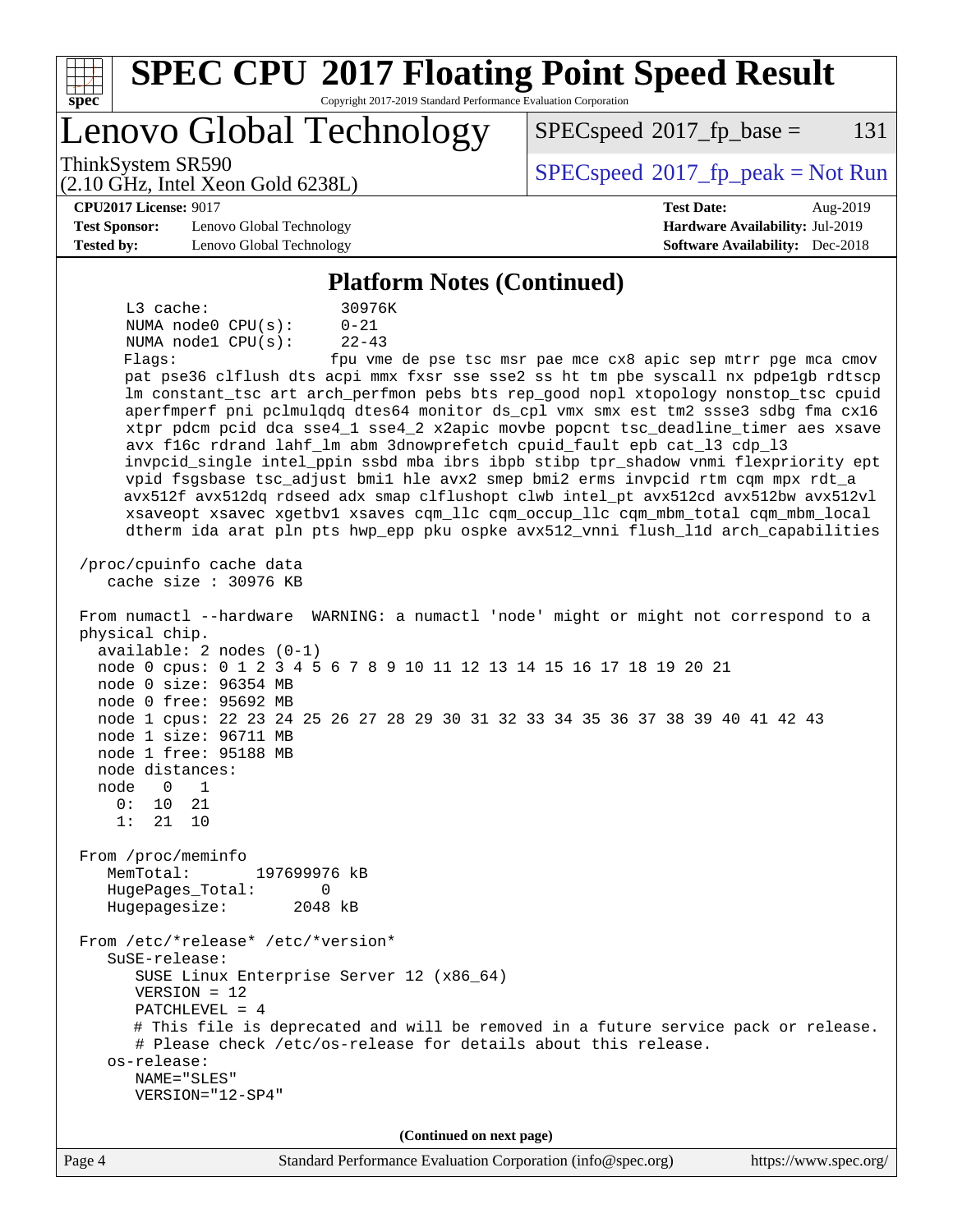

run-level 3 Aug 5 16:41

 SPEC is set to: /home/cpu2017-1.0.5-ic19 Filesystem Type Size Used Avail Use% Mounted on /dev/sdb3 btrfs 740G 46G 694G 7% /home

 Additional information from dmidecode follows. WARNING: Use caution when you interpret this section. The 'dmidecode' program reads system data which is "intended to allow hardware to be accurately determined", but the intent may not be met, as there are frequent changes to hardware, firmware, and the "DMTF SMBIOS" standard. BIOS Lenovo -[TEE141E-2.30]- 07/02/2019 Memory: 4x NO DIMM NO DIMM 12x SK Hynix HMA82GR7CJR8N-WM 16 GB 2 rank 2933

(End of data from sysinfo program)

### **[Compiler Version Notes](http://www.spec.org/auto/cpu2017/Docs/result-fields.html#CompilerVersionNotes)**

============================================================================== C | 619.lbm\_s(base) 638.imagick\_s(base) 644.nab\_s(base) ------------------------------------------------------------------------------ Intel(R) C Intel(R) 64 Compiler for applications running on Intel(R)  $64$ , Version 19.0.0.117 Build 20180804 Copyright (C) 1985-2018 Intel Corporation. All rights reserved. ------------------------------------------------------------------------------ ==============================================================================  $C_{++}$ , C, Fortran | 607.cactuBSSN s(base) **(Continued on next page)**

Page 5 Standard Performance Evaluation Corporation [\(info@spec.org\)](mailto:info@spec.org) <https://www.spec.org/>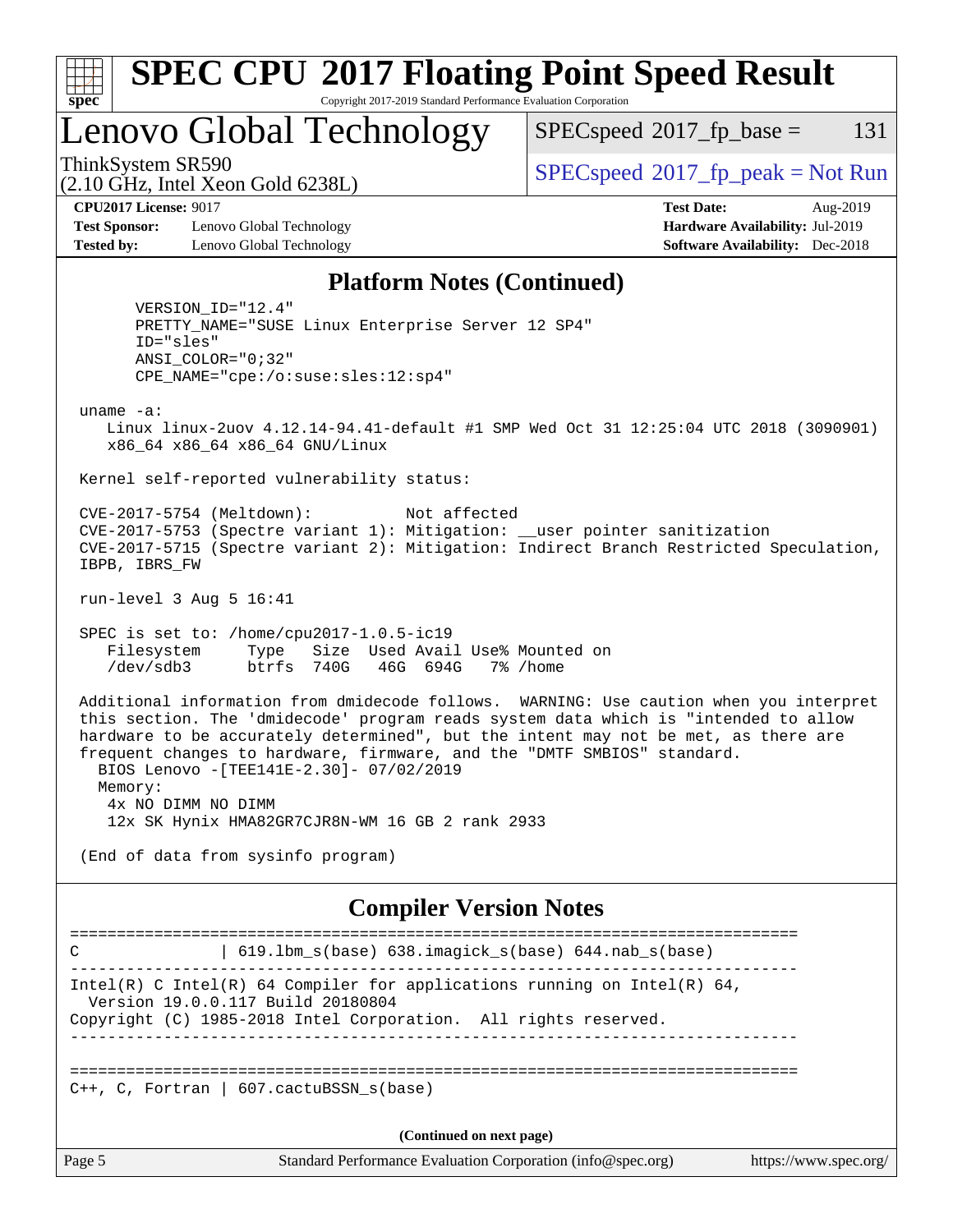

# **[SPEC CPU](http://www.spec.org/auto/cpu2017/Docs/result-fields.html#SPECCPU2017FloatingPointSpeedResult)[2017 Floating Point Speed Result](http://www.spec.org/auto/cpu2017/Docs/result-fields.html#SPECCPU2017FloatingPointSpeedResult)**

Copyright 2017-2019 Standard Performance Evaluation Corporation

# Lenovo Global Technology

 $SPECspeed^{\circledcirc}2017_fp\_base = 131$  $SPECspeed^{\circledcirc}2017_fp\_base = 131$ 

(2.10 GHz, Intel Xeon Gold 6238L)

ThinkSystem SR590<br>  $(2.10 \text{ GHz. Intel Yoon Gold } 62381)$  [SPECspeed](http://www.spec.org/auto/cpu2017/Docs/result-fields.html#SPECspeed2017fppeak)<sup>®</sup>[2017\\_fp\\_peak = N](http://www.spec.org/auto/cpu2017/Docs/result-fields.html#SPECspeed2017fppeak)ot Run

**[Test Sponsor:](http://www.spec.org/auto/cpu2017/Docs/result-fields.html#TestSponsor)** Lenovo Global Technology **[Hardware Availability:](http://www.spec.org/auto/cpu2017/Docs/result-fields.html#HardwareAvailability)** Jul-2019 **[Tested by:](http://www.spec.org/auto/cpu2017/Docs/result-fields.html#Testedby)** Lenovo Global Technology **[Software Availability:](http://www.spec.org/auto/cpu2017/Docs/result-fields.html#SoftwareAvailability)** Dec-2018

**[CPU2017 License:](http://www.spec.org/auto/cpu2017/Docs/result-fields.html#CPU2017License)** 9017 **[Test Date:](http://www.spec.org/auto/cpu2017/Docs/result-fields.html#TestDate)** Aug-2019

### **[Compiler Version Notes \(Continued\)](http://www.spec.org/auto/cpu2017/Docs/result-fields.html#CompilerVersionNotes)**

| Intel(R) $C++$ Intel(R) 64 Compiler for applications running on Intel(R) 64,<br>Version 19.0.0.117 Build 20180804                                                                      |  |  |  |  |  |  |  |
|----------------------------------------------------------------------------------------------------------------------------------------------------------------------------------------|--|--|--|--|--|--|--|
| Copyright (C) 1985-2018 Intel Corporation. All rights reserved.<br>Intel(R) C Intel(R) 64 Compiler for applications running on Intel(R) 64,<br>Version 19.0.0.117 Build 20180804       |  |  |  |  |  |  |  |
| Copyright (C) 1985-2018 Intel Corporation. All rights reserved.<br>Intel(R) Fortran Intel(R) 64 Compiler for applications running on Intel(R)                                          |  |  |  |  |  |  |  |
| 64, Version 19.0.0.117 Build 20180804<br>Copyright (C) 1985-2018 Intel Corporation. All rights reserved.                                                                               |  |  |  |  |  |  |  |
|                                                                                                                                                                                        |  |  |  |  |  |  |  |
| Fortran (603.bwaves s(base) 649.fotonik3d s(base) 654.roms s(base)                                                                                                                     |  |  |  |  |  |  |  |
| Intel(R) Fortran Intel(R) 64 Compiler for applications running on Intel(R)<br>64, Version 19.0.0.117 Build 20180804<br>Copyright (C) 1985-2018 Intel Corporation. All rights reserved. |  |  |  |  |  |  |  |
|                                                                                                                                                                                        |  |  |  |  |  |  |  |
| Fortran, C   621.wrf_s(base) 627.cam4_s(base) 628.pop2_s(base)                                                                                                                         |  |  |  |  |  |  |  |
| $Intel(R)$ Fortran Intel(R) 64 Compiler for applications running on Intel(R)<br>64, Version 19.0.0.117 Build 20180804                                                                  |  |  |  |  |  |  |  |
| Copyright (C) 1985-2018 Intel Corporation. All rights reserved.<br>Intel(R) C Intel(R) 64 Compiler for applications running on Intel(R) 64,<br>Version 19.0.0.117 Build 20180804       |  |  |  |  |  |  |  |
| Copyright (C) 1985-2018 Intel Corporation. All rights reserved.                                                                                                                        |  |  |  |  |  |  |  |

# **[Base Compiler Invocation](http://www.spec.org/auto/cpu2017/Docs/result-fields.html#BaseCompilerInvocation)**

[C benchmarks](http://www.spec.org/auto/cpu2017/Docs/result-fields.html#Cbenchmarks): [icc -m64 -std=c11](http://www.spec.org/cpu2017/results/res2019q3/cpu2017-20190819-16978.flags.html#user_CCbase_intel_icc_64bit_c11_33ee0cdaae7deeeab2a9725423ba97205ce30f63b9926c2519791662299b76a0318f32ddfffdc46587804de3178b4f9328c46fa7c2b0cd779d7a61945c91cd35)

[Fortran benchmarks](http://www.spec.org/auto/cpu2017/Docs/result-fields.html#Fortranbenchmarks): [ifort -m64](http://www.spec.org/cpu2017/results/res2019q3/cpu2017-20190819-16978.flags.html#user_FCbase_intel_ifort_64bit_24f2bb282fbaeffd6157abe4f878425411749daecae9a33200eee2bee2fe76f3b89351d69a8130dd5949958ce389cf37ff59a95e7a40d588e8d3a57e0c3fd751)

[Benchmarks using both Fortran and C](http://www.spec.org/auto/cpu2017/Docs/result-fields.html#BenchmarksusingbothFortranandC): [ifort -m64](http://www.spec.org/cpu2017/results/res2019q3/cpu2017-20190819-16978.flags.html#user_CC_FCbase_intel_ifort_64bit_24f2bb282fbaeffd6157abe4f878425411749daecae9a33200eee2bee2fe76f3b89351d69a8130dd5949958ce389cf37ff59a95e7a40d588e8d3a57e0c3fd751) [icc -m64 -std=c11](http://www.spec.org/cpu2017/results/res2019q3/cpu2017-20190819-16978.flags.html#user_CC_FCbase_intel_icc_64bit_c11_33ee0cdaae7deeeab2a9725423ba97205ce30f63b9926c2519791662299b76a0318f32ddfffdc46587804de3178b4f9328c46fa7c2b0cd779d7a61945c91cd35)

[Benchmarks using Fortran, C, and C++:](http://www.spec.org/auto/cpu2017/Docs/result-fields.html#BenchmarksusingFortranCandCXX) [icpc -m64](http://www.spec.org/cpu2017/results/res2019q3/cpu2017-20190819-16978.flags.html#user_CC_CXX_FCbase_intel_icpc_64bit_4ecb2543ae3f1412ef961e0650ca070fec7b7afdcd6ed48761b84423119d1bf6bdf5cad15b44d48e7256388bc77273b966e5eb805aefd121eb22e9299b2ec9d9) [icc -m64 -std=c11](http://www.spec.org/cpu2017/results/res2019q3/cpu2017-20190819-16978.flags.html#user_CC_CXX_FCbase_intel_icc_64bit_c11_33ee0cdaae7deeeab2a9725423ba97205ce30f63b9926c2519791662299b76a0318f32ddfffdc46587804de3178b4f9328c46fa7c2b0cd779d7a61945c91cd35) [ifort -m64](http://www.spec.org/cpu2017/results/res2019q3/cpu2017-20190819-16978.flags.html#user_CC_CXX_FCbase_intel_ifort_64bit_24f2bb282fbaeffd6157abe4f878425411749daecae9a33200eee2bee2fe76f3b89351d69a8130dd5949958ce389cf37ff59a95e7a40d588e8d3a57e0c3fd751)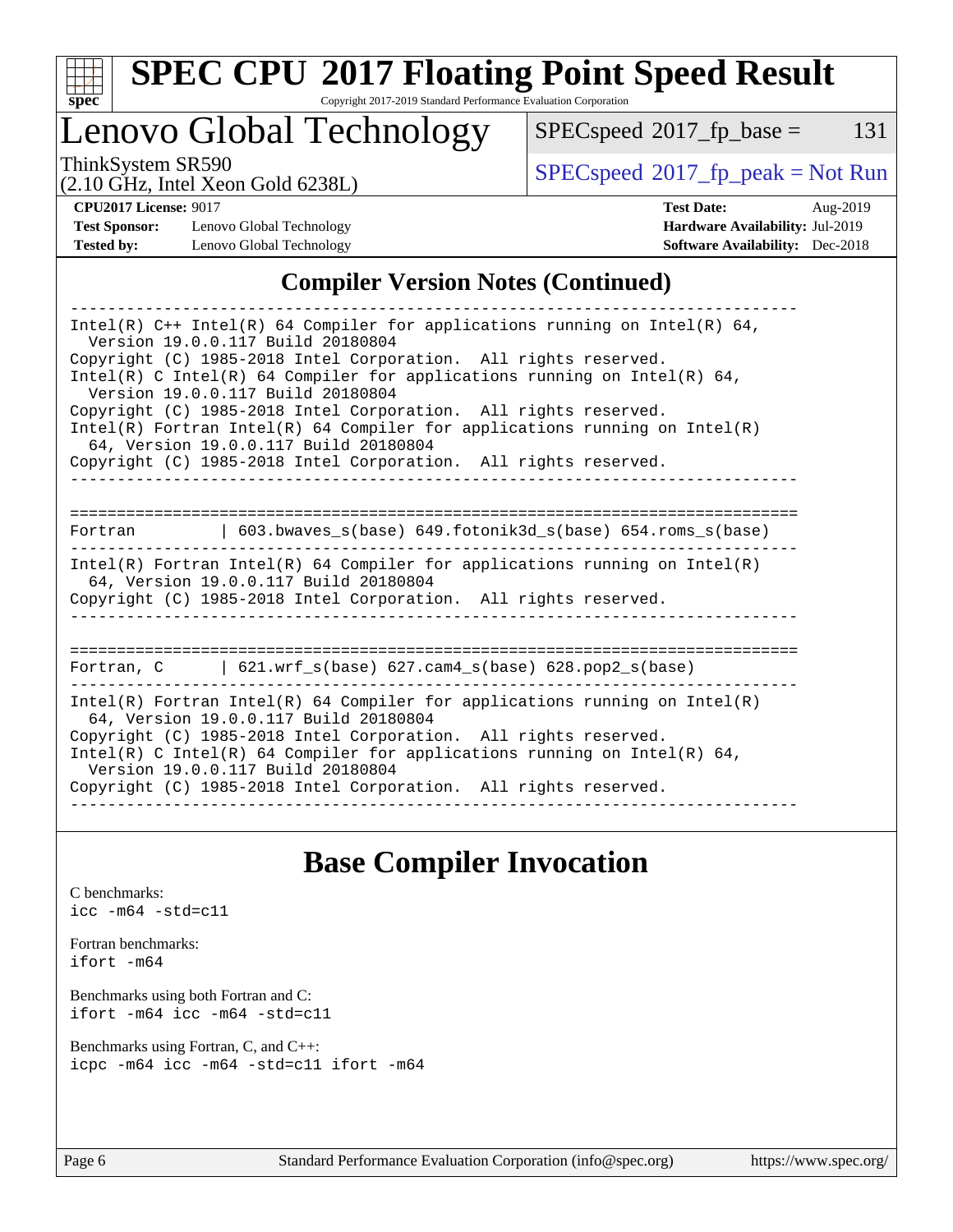

### **[SPEC CPU](http://www.spec.org/auto/cpu2017/Docs/result-fields.html#SPECCPU2017FloatingPointSpeedResult)[2017 Floating Point Speed Result](http://www.spec.org/auto/cpu2017/Docs/result-fields.html#SPECCPU2017FloatingPointSpeedResult)** Copyright 2017-2019 Standard Performance Evaluation Corporation

# Lenovo Global Technology

 $SPEC speed^{\circ}2017\_fp\_base = 131$ 

(2.10 GHz, Intel Xeon Gold 6238L)

ThinkSystem SR590<br>  $SPECspeed*2017_fp\_peak = Not Run$  $SPECspeed*2017_fp\_peak = Not Run$ 

**[Test Sponsor:](http://www.spec.org/auto/cpu2017/Docs/result-fields.html#TestSponsor)** Lenovo Global Technology **[Hardware Availability:](http://www.spec.org/auto/cpu2017/Docs/result-fields.html#HardwareAvailability)** Jul-2019 **[Tested by:](http://www.spec.org/auto/cpu2017/Docs/result-fields.html#Testedby)** Lenovo Global Technology **[Software Availability:](http://www.spec.org/auto/cpu2017/Docs/result-fields.html#SoftwareAvailability)** Dec-2018

**[CPU2017 License:](http://www.spec.org/auto/cpu2017/Docs/result-fields.html#CPU2017License)** 9017 **[Test Date:](http://www.spec.org/auto/cpu2017/Docs/result-fields.html#TestDate)** Aug-2019

# **[Base Portability Flags](http://www.spec.org/auto/cpu2017/Docs/result-fields.html#BasePortabilityFlags)**

 603.bwaves\_s: [-DSPEC\\_LP64](http://www.spec.org/cpu2017/results/res2019q3/cpu2017-20190819-16978.flags.html#suite_basePORTABILITY603_bwaves_s_DSPEC_LP64) 607.cactuBSSN\_s: [-DSPEC\\_LP64](http://www.spec.org/cpu2017/results/res2019q3/cpu2017-20190819-16978.flags.html#suite_basePORTABILITY607_cactuBSSN_s_DSPEC_LP64) 619.lbm\_s: [-DSPEC\\_LP64](http://www.spec.org/cpu2017/results/res2019q3/cpu2017-20190819-16978.flags.html#suite_basePORTABILITY619_lbm_s_DSPEC_LP64) 621.wrf\_s: [-DSPEC\\_LP64](http://www.spec.org/cpu2017/results/res2019q3/cpu2017-20190819-16978.flags.html#suite_basePORTABILITY621_wrf_s_DSPEC_LP64) [-DSPEC\\_CASE\\_FLAG](http://www.spec.org/cpu2017/results/res2019q3/cpu2017-20190819-16978.flags.html#b621.wrf_s_baseCPORTABILITY_DSPEC_CASE_FLAG) [-convert big\\_endian](http://www.spec.org/cpu2017/results/res2019q3/cpu2017-20190819-16978.flags.html#user_baseFPORTABILITY621_wrf_s_convert_big_endian_c3194028bc08c63ac5d04de18c48ce6d347e4e562e8892b8bdbdc0214820426deb8554edfa529a3fb25a586e65a3d812c835984020483e7e73212c4d31a38223) 627.cam4\_s: [-DSPEC\\_LP64](http://www.spec.org/cpu2017/results/res2019q3/cpu2017-20190819-16978.flags.html#suite_basePORTABILITY627_cam4_s_DSPEC_LP64) [-DSPEC\\_CASE\\_FLAG](http://www.spec.org/cpu2017/results/res2019q3/cpu2017-20190819-16978.flags.html#b627.cam4_s_baseCPORTABILITY_DSPEC_CASE_FLAG) 628.pop2\_s: [-DSPEC\\_LP64](http://www.spec.org/cpu2017/results/res2019q3/cpu2017-20190819-16978.flags.html#suite_basePORTABILITY628_pop2_s_DSPEC_LP64) [-DSPEC\\_CASE\\_FLAG](http://www.spec.org/cpu2017/results/res2019q3/cpu2017-20190819-16978.flags.html#b628.pop2_s_baseCPORTABILITY_DSPEC_CASE_FLAG) [-convert big\\_endian](http://www.spec.org/cpu2017/results/res2019q3/cpu2017-20190819-16978.flags.html#user_baseFPORTABILITY628_pop2_s_convert_big_endian_c3194028bc08c63ac5d04de18c48ce6d347e4e562e8892b8bdbdc0214820426deb8554edfa529a3fb25a586e65a3d812c835984020483e7e73212c4d31a38223) [-assume byterecl](http://www.spec.org/cpu2017/results/res2019q3/cpu2017-20190819-16978.flags.html#user_baseFPORTABILITY628_pop2_s_assume_byterecl_7e47d18b9513cf18525430bbf0f2177aa9bf368bc7a059c09b2c06a34b53bd3447c950d3f8d6c70e3faf3a05c8557d66a5798b567902e8849adc142926523472) 638.imagick\_s: [-DSPEC\\_LP64](http://www.spec.org/cpu2017/results/res2019q3/cpu2017-20190819-16978.flags.html#suite_basePORTABILITY638_imagick_s_DSPEC_LP64) 644.nab\_s: [-DSPEC\\_LP64](http://www.spec.org/cpu2017/results/res2019q3/cpu2017-20190819-16978.flags.html#suite_basePORTABILITY644_nab_s_DSPEC_LP64) 649.fotonik3d\_s: [-DSPEC\\_LP64](http://www.spec.org/cpu2017/results/res2019q3/cpu2017-20190819-16978.flags.html#suite_basePORTABILITY649_fotonik3d_s_DSPEC_LP64) 654.roms\_s: [-DSPEC\\_LP64](http://www.spec.org/cpu2017/results/res2019q3/cpu2017-20190819-16978.flags.html#suite_basePORTABILITY654_roms_s_DSPEC_LP64)

# **[Base Optimization Flags](http://www.spec.org/auto/cpu2017/Docs/result-fields.html#BaseOptimizationFlags)**

[C benchmarks](http://www.spec.org/auto/cpu2017/Docs/result-fields.html#Cbenchmarks):

[-xCORE-AVX512](http://www.spec.org/cpu2017/results/res2019q3/cpu2017-20190819-16978.flags.html#user_CCbase_f-xCORE-AVX512) [-ipo](http://www.spec.org/cpu2017/results/res2019q3/cpu2017-20190819-16978.flags.html#user_CCbase_f-ipo) [-O3](http://www.spec.org/cpu2017/results/res2019q3/cpu2017-20190819-16978.flags.html#user_CCbase_f-O3) [-no-prec-div](http://www.spec.org/cpu2017/results/res2019q3/cpu2017-20190819-16978.flags.html#user_CCbase_f-no-prec-div) [-qopt-prefetch](http://www.spec.org/cpu2017/results/res2019q3/cpu2017-20190819-16978.flags.html#user_CCbase_f-qopt-prefetch) [-ffinite-math-only](http://www.spec.org/cpu2017/results/res2019q3/cpu2017-20190819-16978.flags.html#user_CCbase_f_finite_math_only_cb91587bd2077682c4b38af759c288ed7c732db004271a9512da14a4f8007909a5f1427ecbf1a0fb78ff2a814402c6114ac565ca162485bbcae155b5e4258871) [-qopt-mem-layout-trans=3](http://www.spec.org/cpu2017/results/res2019q3/cpu2017-20190819-16978.flags.html#user_CCbase_f-qopt-mem-layout-trans_de80db37974c74b1f0e20d883f0b675c88c3b01e9d123adea9b28688d64333345fb62bc4a798493513fdb68f60282f9a726aa07f478b2f7113531aecce732043) [-qopenmp](http://www.spec.org/cpu2017/results/res2019q3/cpu2017-20190819-16978.flags.html#user_CCbase_qopenmp_16be0c44f24f464004c6784a7acb94aca937f053568ce72f94b139a11c7c168634a55f6653758ddd83bcf7b8463e8028bb0b48b77bcddc6b78d5d95bb1df2967) [-DSPEC\\_OPENMP](http://www.spec.org/cpu2017/results/res2019q3/cpu2017-20190819-16978.flags.html#suite_CCbase_DSPEC_OPENMP)

[Fortran benchmarks](http://www.spec.org/auto/cpu2017/Docs/result-fields.html#Fortranbenchmarks):

[-DSPEC\\_OPENMP](http://www.spec.org/cpu2017/results/res2019q3/cpu2017-20190819-16978.flags.html#suite_FCbase_DSPEC_OPENMP) [-xCORE-AVX512](http://www.spec.org/cpu2017/results/res2019q3/cpu2017-20190819-16978.flags.html#user_FCbase_f-xCORE-AVX512) [-ipo](http://www.spec.org/cpu2017/results/res2019q3/cpu2017-20190819-16978.flags.html#user_FCbase_f-ipo) [-O3](http://www.spec.org/cpu2017/results/res2019q3/cpu2017-20190819-16978.flags.html#user_FCbase_f-O3) [-no-prec-div](http://www.spec.org/cpu2017/results/res2019q3/cpu2017-20190819-16978.flags.html#user_FCbase_f-no-prec-div) [-qopt-prefetch](http://www.spec.org/cpu2017/results/res2019q3/cpu2017-20190819-16978.flags.html#user_FCbase_f-qopt-prefetch) [-ffinite-math-only](http://www.spec.org/cpu2017/results/res2019q3/cpu2017-20190819-16978.flags.html#user_FCbase_f_finite_math_only_cb91587bd2077682c4b38af759c288ed7c732db004271a9512da14a4f8007909a5f1427ecbf1a0fb78ff2a814402c6114ac565ca162485bbcae155b5e4258871) [-qopt-mem-layout-trans=3](http://www.spec.org/cpu2017/results/res2019q3/cpu2017-20190819-16978.flags.html#user_FCbase_f-qopt-mem-layout-trans_de80db37974c74b1f0e20d883f0b675c88c3b01e9d123adea9b28688d64333345fb62bc4a798493513fdb68f60282f9a726aa07f478b2f7113531aecce732043) [-qopenmp](http://www.spec.org/cpu2017/results/res2019q3/cpu2017-20190819-16978.flags.html#user_FCbase_qopenmp_16be0c44f24f464004c6784a7acb94aca937f053568ce72f94b139a11c7c168634a55f6653758ddd83bcf7b8463e8028bb0b48b77bcddc6b78d5d95bb1df2967) [-nostandard-realloc-lhs](http://www.spec.org/cpu2017/results/res2019q3/cpu2017-20190819-16978.flags.html#user_FCbase_f_2003_std_realloc_82b4557e90729c0f113870c07e44d33d6f5a304b4f63d4c15d2d0f1fab99f5daaed73bdb9275d9ae411527f28b936061aa8b9c8f2d63842963b95c9dd6426b8a) [-align array32byte](http://www.spec.org/cpu2017/results/res2019q3/cpu2017-20190819-16978.flags.html#user_FCbase_align_array32byte_b982fe038af199962ba9a80c053b8342c548c85b40b8e86eb3cc33dee0d7986a4af373ac2d51c3f7cf710a18d62fdce2948f201cd044323541f22fc0fffc51b6)

[Benchmarks using both Fortran and C](http://www.spec.org/auto/cpu2017/Docs/result-fields.html#BenchmarksusingbothFortranandC):

[-xCORE-AVX512](http://www.spec.org/cpu2017/results/res2019q3/cpu2017-20190819-16978.flags.html#user_CC_FCbase_f-xCORE-AVX512) [-ipo](http://www.spec.org/cpu2017/results/res2019q3/cpu2017-20190819-16978.flags.html#user_CC_FCbase_f-ipo) [-O3](http://www.spec.org/cpu2017/results/res2019q3/cpu2017-20190819-16978.flags.html#user_CC_FCbase_f-O3) [-no-prec-div](http://www.spec.org/cpu2017/results/res2019q3/cpu2017-20190819-16978.flags.html#user_CC_FCbase_f-no-prec-div) [-qopt-prefetch](http://www.spec.org/cpu2017/results/res2019q3/cpu2017-20190819-16978.flags.html#user_CC_FCbase_f-qopt-prefetch) [-ffinite-math-only](http://www.spec.org/cpu2017/results/res2019q3/cpu2017-20190819-16978.flags.html#user_CC_FCbase_f_finite_math_only_cb91587bd2077682c4b38af759c288ed7c732db004271a9512da14a4f8007909a5f1427ecbf1a0fb78ff2a814402c6114ac565ca162485bbcae155b5e4258871) [-qopt-mem-layout-trans=3](http://www.spec.org/cpu2017/results/res2019q3/cpu2017-20190819-16978.flags.html#user_CC_FCbase_f-qopt-mem-layout-trans_de80db37974c74b1f0e20d883f0b675c88c3b01e9d123adea9b28688d64333345fb62bc4a798493513fdb68f60282f9a726aa07f478b2f7113531aecce732043) [-qopenmp](http://www.spec.org/cpu2017/results/res2019q3/cpu2017-20190819-16978.flags.html#user_CC_FCbase_qopenmp_16be0c44f24f464004c6784a7acb94aca937f053568ce72f94b139a11c7c168634a55f6653758ddd83bcf7b8463e8028bb0b48b77bcddc6b78d5d95bb1df2967) [-DSPEC\\_OPENMP](http://www.spec.org/cpu2017/results/res2019q3/cpu2017-20190819-16978.flags.html#suite_CC_FCbase_DSPEC_OPENMP) [-nostandard-realloc-lhs](http://www.spec.org/cpu2017/results/res2019q3/cpu2017-20190819-16978.flags.html#user_CC_FCbase_f_2003_std_realloc_82b4557e90729c0f113870c07e44d33d6f5a304b4f63d4c15d2d0f1fab99f5daaed73bdb9275d9ae411527f28b936061aa8b9c8f2d63842963b95c9dd6426b8a) [-align array32byte](http://www.spec.org/cpu2017/results/res2019q3/cpu2017-20190819-16978.flags.html#user_CC_FCbase_align_array32byte_b982fe038af199962ba9a80c053b8342c548c85b40b8e86eb3cc33dee0d7986a4af373ac2d51c3f7cf710a18d62fdce2948f201cd044323541f22fc0fffc51b6)

[Benchmarks using Fortran, C, and C++:](http://www.spec.org/auto/cpu2017/Docs/result-fields.html#BenchmarksusingFortranCandCXX)

[-xCORE-AVX512](http://www.spec.org/cpu2017/results/res2019q3/cpu2017-20190819-16978.flags.html#user_CC_CXX_FCbase_f-xCORE-AVX512) [-ipo](http://www.spec.org/cpu2017/results/res2019q3/cpu2017-20190819-16978.flags.html#user_CC_CXX_FCbase_f-ipo) [-O3](http://www.spec.org/cpu2017/results/res2019q3/cpu2017-20190819-16978.flags.html#user_CC_CXX_FCbase_f-O3) [-no-prec-div](http://www.spec.org/cpu2017/results/res2019q3/cpu2017-20190819-16978.flags.html#user_CC_CXX_FCbase_f-no-prec-div) [-qopt-prefetch](http://www.spec.org/cpu2017/results/res2019q3/cpu2017-20190819-16978.flags.html#user_CC_CXX_FCbase_f-qopt-prefetch) [-ffinite-math-only](http://www.spec.org/cpu2017/results/res2019q3/cpu2017-20190819-16978.flags.html#user_CC_CXX_FCbase_f_finite_math_only_cb91587bd2077682c4b38af759c288ed7c732db004271a9512da14a4f8007909a5f1427ecbf1a0fb78ff2a814402c6114ac565ca162485bbcae155b5e4258871) [-qopt-mem-layout-trans=3](http://www.spec.org/cpu2017/results/res2019q3/cpu2017-20190819-16978.flags.html#user_CC_CXX_FCbase_f-qopt-mem-layout-trans_de80db37974c74b1f0e20d883f0b675c88c3b01e9d123adea9b28688d64333345fb62bc4a798493513fdb68f60282f9a726aa07f478b2f7113531aecce732043) [-qopenmp](http://www.spec.org/cpu2017/results/res2019q3/cpu2017-20190819-16978.flags.html#user_CC_CXX_FCbase_qopenmp_16be0c44f24f464004c6784a7acb94aca937f053568ce72f94b139a11c7c168634a55f6653758ddd83bcf7b8463e8028bb0b48b77bcddc6b78d5d95bb1df2967) [-DSPEC\\_OPENMP](http://www.spec.org/cpu2017/results/res2019q3/cpu2017-20190819-16978.flags.html#suite_CC_CXX_FCbase_DSPEC_OPENMP) [-nostandard-realloc-lhs](http://www.spec.org/cpu2017/results/res2019q3/cpu2017-20190819-16978.flags.html#user_CC_CXX_FCbase_f_2003_std_realloc_82b4557e90729c0f113870c07e44d33d6f5a304b4f63d4c15d2d0f1fab99f5daaed73bdb9275d9ae411527f28b936061aa8b9c8f2d63842963b95c9dd6426b8a) [-align array32byte](http://www.spec.org/cpu2017/results/res2019q3/cpu2017-20190819-16978.flags.html#user_CC_CXX_FCbase_align_array32byte_b982fe038af199962ba9a80c053b8342c548c85b40b8e86eb3cc33dee0d7986a4af373ac2d51c3f7cf710a18d62fdce2948f201cd044323541f22fc0fffc51b6)

[The flags files that were used to format this result can be browsed at](tmsearch)

<http://www.spec.org/cpu2017/flags/Intel-ic19.0-official-linux64.2019-01-15.html> <http://www.spec.org/cpu2017/flags/Lenovo-Platform-SPECcpu2017-Flags-V1.2-CLX-D.html>

[You can also download the XML flags sources by saving the following links:](tmsearch) <http://www.spec.org/cpu2017/flags/Intel-ic19.0-official-linux64.2019-01-15.xml> <http://www.spec.org/cpu2017/flags/Lenovo-Platform-SPECcpu2017-Flags-V1.2-CLX-D.xml>